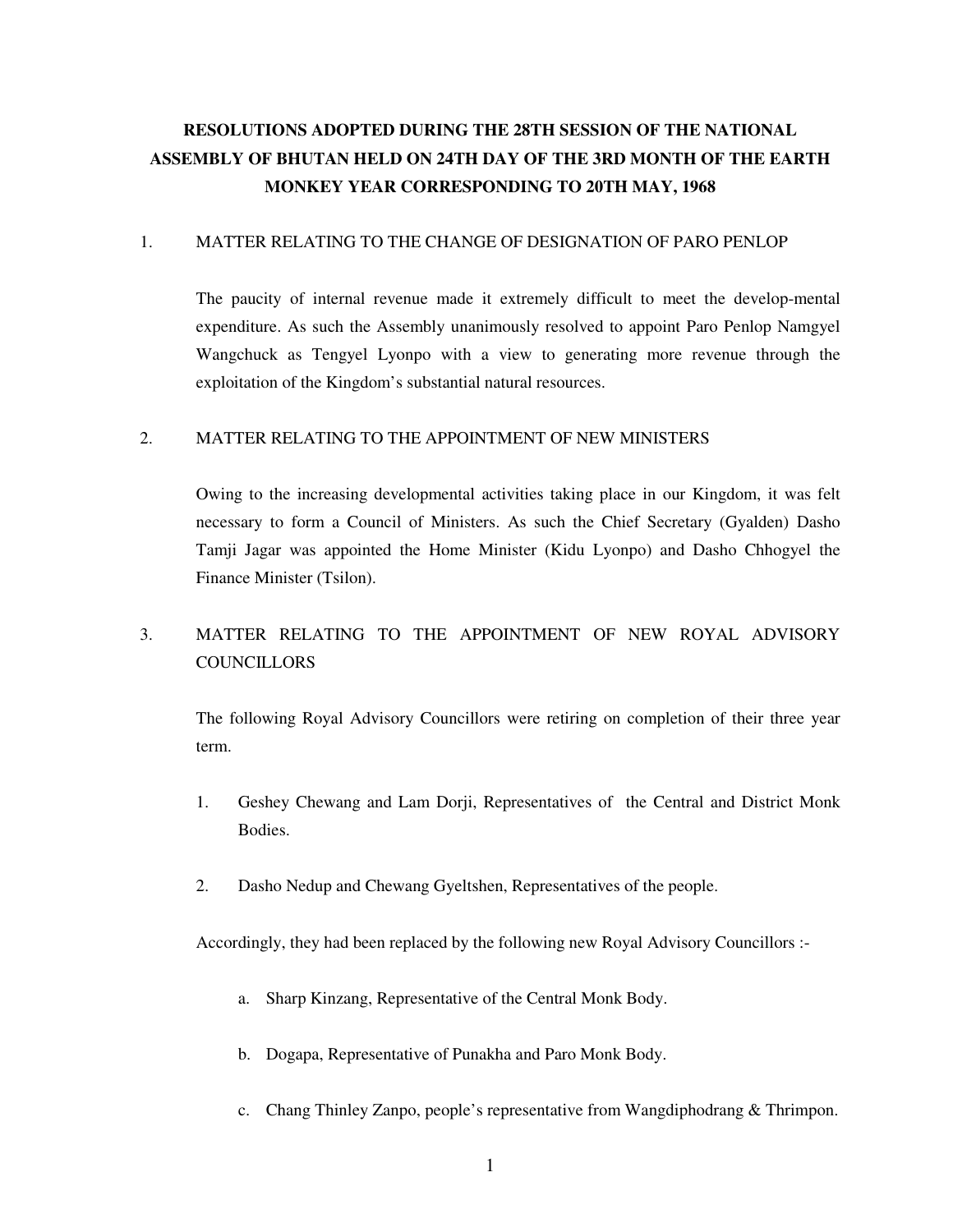d. Dasho Sonam Tobgyel, people's representative from Haa and Paro.

e. Jarey Kelzang Sherab, people's representative from Kurtey, Tashigang and Mongar.

#### 4. MATTER RELATING TO THE UPGRADATION OF RANK IN THE ARMY

 During the previous National Assembly Session, it had been decided that the senior most rank in the Royal Bhutan Army should be that of a Lieutenant-Colonel. This decision was necessitated because of the misdeeds of the previous army officers. Reconsidered the matter in the context of changed circumstances, the Assembly recommended to the King that the seniormost rank be upgraded from Lieutenant Colonel to Brigadier.

## 5. MATTER RELATING TO THE REQUIREMENT OF A REPRESENTATIVE IN THE COUNCIL OF MINISTERS

 Regarding the proposal to depute a People's Representative in the Council of Ministers, the members of the Assembly asserted that since the Royal Advisory Council included representatives of the Monk Bodies, the government and the people, there was no reason to depute a separate people's representative in the Council of Ministers. However, if necessary, the matter would be referred to the Royal Advisory Council.

## 6. MATTER RELATING TO HIS MAJESTY'S PRIVY PURSE

 The prevailing peace and tranquility in the country could be attributed to the dynamic leadership of His Majesty. Although His Majesty was vested with sovereign powers, all governmental revenues were kept in the Ministry of Finance. During the earlier session of the National Assembly, a sum of Nu. 1,00,000/- was earmarked for the privy purse of His Majesty. However, keeping in view the heavy governmental expenditure on developmental activities, His Majesty had graciously volunteered to accept a sum of Nu. 3,000/- per month only from the government towards his privy purse.

## 7. MATTER RELATING TO THE SALARY OF MINISTER

 In view of the nation's limited resources, and the heavy expenditure that it incurred on developmental activities, it was decided to pay the Ministers a monthly salary of Nu. 2,200/ only.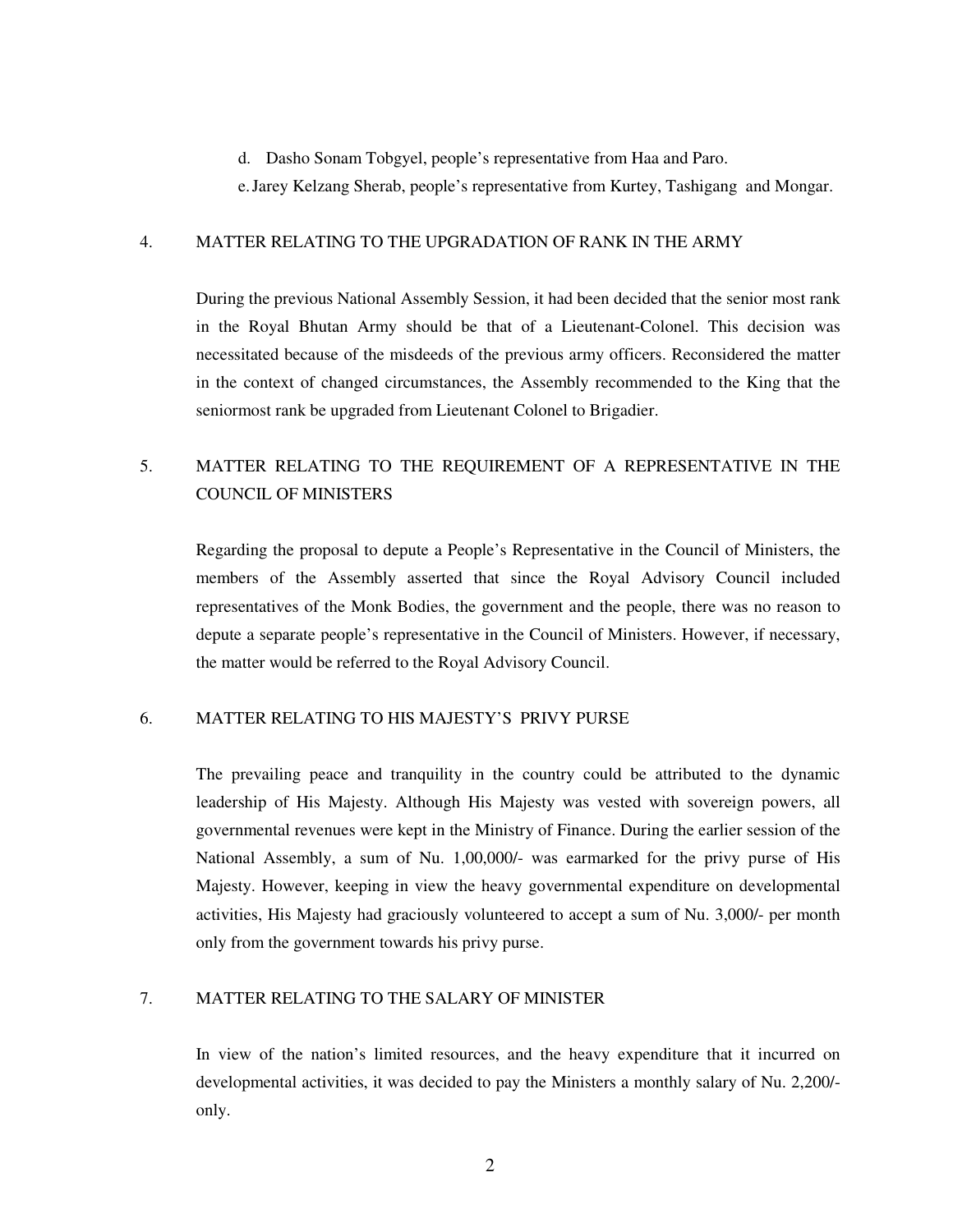#### 8. MATTER RELATING TO DEARNESS ALLOWANCE

 In view of the increased cost of living in the country, the government employees were granted Dearness Allowance at the following rates with effect from 1st July, 1968.

| 1)                 | Red Scarf Officers     | Nu. 100 per month   |
|--------------------|------------------------|---------------------|
| 11)                | Ramjams and Class II   |                     |
|                    | <b>Officers</b>        | Nu. 50/- per month  |
| $\overline{111}$ ) | <b>Other Employees</b> | Nu. 30/- per month. |

#### 9. MATTER RELATING TO THE ENTITLEMENT OF SERVANTS TO THE MINISTERS

 Owing to the opening of motorable roads in the country, travelling had been made comfortable and easy. As such, Ministers were henceforth entitled to only 10 servants who were exempted from Dudom.

## 10. MATTER RELATING TO THE ENTITLEMENT OF ORDERLIES TO NYERCHENS

 Hitherto, the Nyerchens were entitled to 12 orderlies. With taxes now being collected in cash and not in kind as earlier, they would henceforth be entitled to 6 orderlies each only, as in the case of Thrimpons.

## 11. MATTER RELATING TO HA DZONG

 The Indian Army Instructors who had come to train the Bhutan Army and had been temporarily housed at Ha Dzong would soon be shifted to their new residential quarters, construction work on which had been completed. As such, all necessary Dzong renovation works would have to be carried out by the public of Ha, following which the Local Administration offices would be shifted to the Dzong.

#### 12. MATTER RELATING TO THE EXEMPTION OF CHUNIDOM

 With effect from the 4th Bhutanese month of the Earth Monkey Year, women were exempted from 'Chunidom'. It was also expected that adult males too would not be required to contribute labour after two years.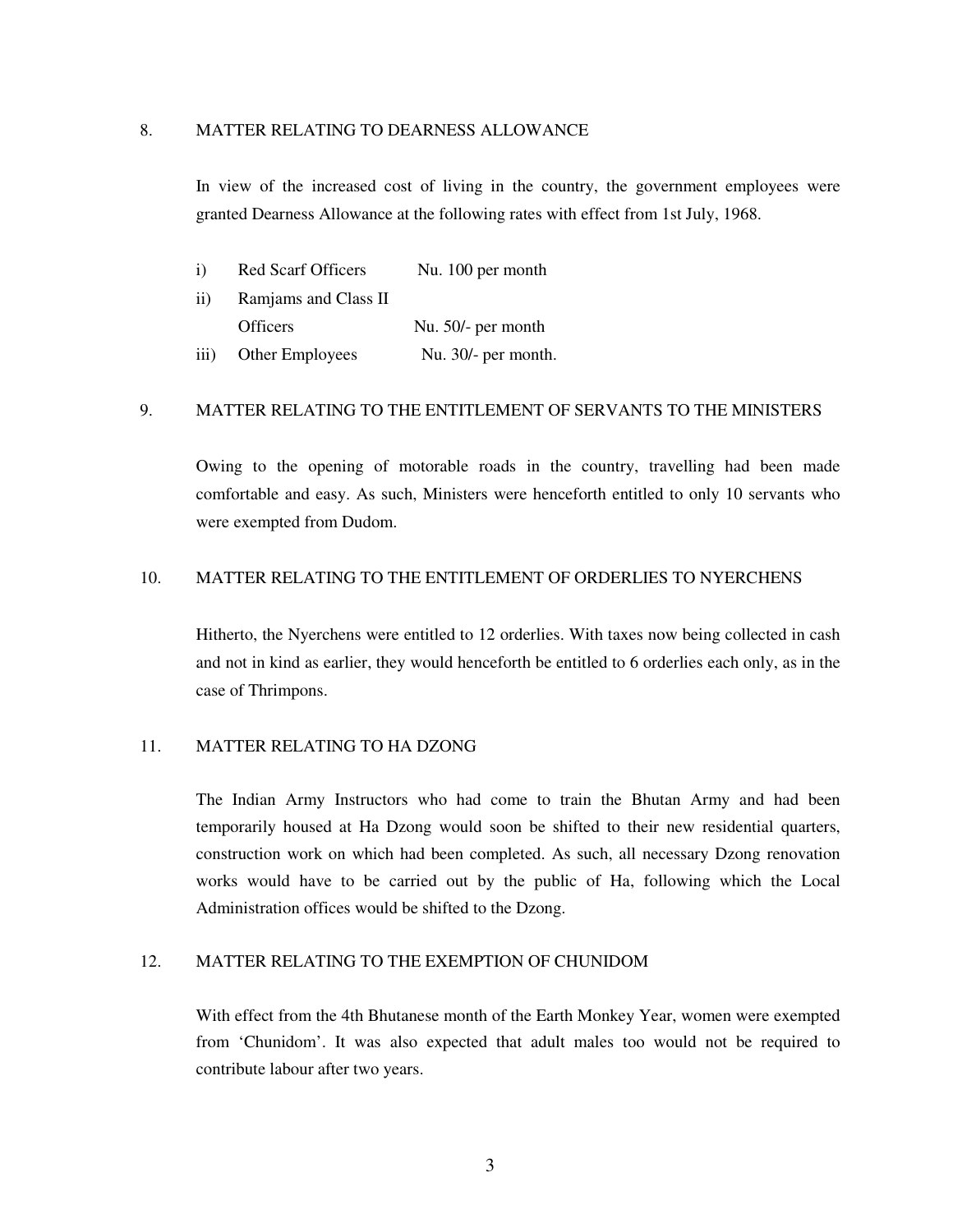#### 13. MATTER RELATING TO THE WAGES FOR THE 3RD GRADE MASONS

 The 3rd grade masons used to collect Lokyel from the public in lieu of their wages. In view of the request of the public that they be exempted from Lokyel, it was decided to abolish the collection of Lokyel and revise the government wages of the said masons.

## 14. MATTER RELATING TO THE FIREWOOD FOR TASHIGANG MONK BODY

 Consequent upon the introduction of the tax-in-cash system, the Tashigang Monk Body was supposed to collect the required firewood by themselves. Since the collection of firewood by the monks was not practicable, it was decided that, as in other Monk Bodies, the concerned public would supply the Monk Body with the required firewood free of cost.

## 15. MATTER RELATING TO FIREWOOD

 With a view to generating more revenue, it was decided in the previous National Assembly Session that no tree included in the scheduled list of the Forest Department could be felled for the purpose of firewood. The trees in the scheduled list were all of high quality timber. However, some Assembly members pointed out that in some parts of the country inferior quality timber not included in the list were not available. In view of this, it was decided that the Thrimpons were authorized to grant special permits for felling trees to villagers in certain areas for bonafide domestic consumption as per resolution No. 4 of the 4th month of Fire Tiger Year.

## 16. MATTER RELATING TO FELLING OF TREES IN SHIFTING CULTIVATION

 As requested by the public regarding the felling of trees in shifting cultivation, it was decided to allow the felling of trees provided the land in question was registered in Thrams and the trees in that land had not been felled upto twelve years as per Land Act No.KA 1 - 8.

## 17. MATTER RELATING TO THE PAYMENT OF TAXES ON TSERI LAND

 As the shifting (tseri) and dry lands could not be cultivated every year, it was decided to reduce the tax on such lands from 0.75 ch to 36 ch per langdo.

## 18. MATTER RELATING TO OFFERING OF THOGPHOI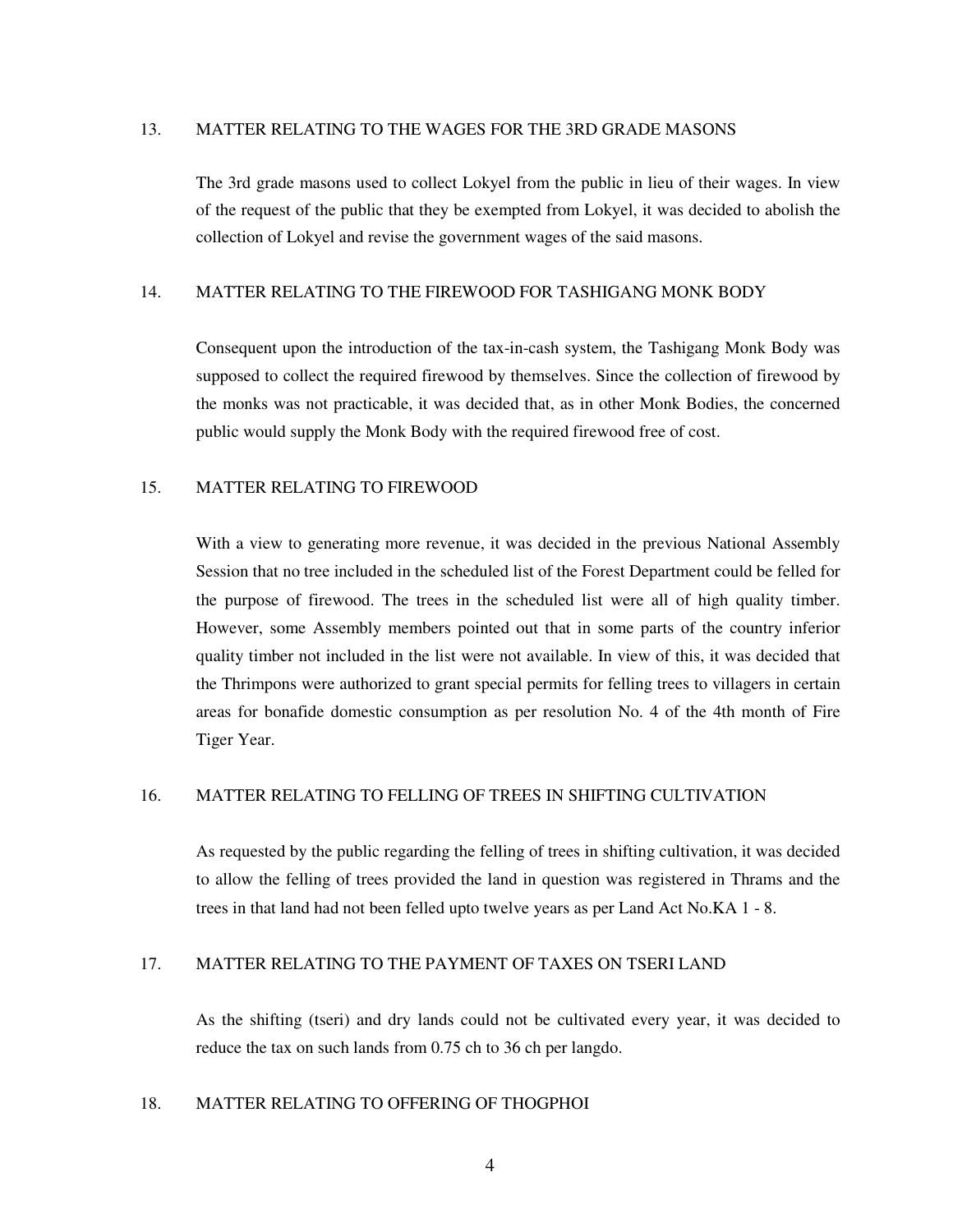The present system of paying ch. 50/- per day to monks as curry allowance was not adequate as a result of the increased cost of living. As such, the people had volunteered to offer one 'de' of any agricultural produce grown on their fields during the season to the monk body of their particular Dzongs. This donation would be purely on a voluntary basis, and there would be no compulsion whatsoever.

#### 19. MATTER RELATING TO RENOVATION OF DZONGS

 As per the past decision of the National Assembly the people themselves would carry out the renovation of Dzongs without wages in their respective Dzongkhags. The Assembly decided that the people should donate free labour for this purpose as they believed that Dzongs were the centre of their spiritual and cultural heritage, besides being the seat of the civil administration.

## 20. MATTER RELATING TO THE RENOVATION AND CONSTRUCTION OF PUNAKHA **BRIDGES**

 Although, there was a proposal to abolish Chunidom, the responsibility of making the bridges (Kangzam) at the two rivers of Punakha Dzong would fall on the people of Wangdiphodrang, Thimphu and Paro as per the earlier practice. Accordingly, the said people had agreed to make the bridges without taking wages from the government.

## 21. MATTER RELATING TO THE CONSTRUCTION OF IRRIGATION CHANNEL

 During the 2nd Five Year Plan, a sum of Nu. 91 lakhs was earmarked for the irrigation projects. Since the irrigation channels to be constructed were numerous, it was decided that the Department of Agriculture would provide technical manpower, implements and materials like cement explosives etc, for all major irrigation projects in the country. The villagers in turn were to provide free unskilled labour to the extent required for each project.

## 22. MATTER RELATING TO PERMISSION TO WALK WITHIN THE PARO AIR FIELD

 There was a complaint that as a result of the barbed wire fencing around the air-field at Paro, the villagers could not go to their fields without making a long detour. It was decided that a special gate would be made which would permit villagers to go directly to their fields.